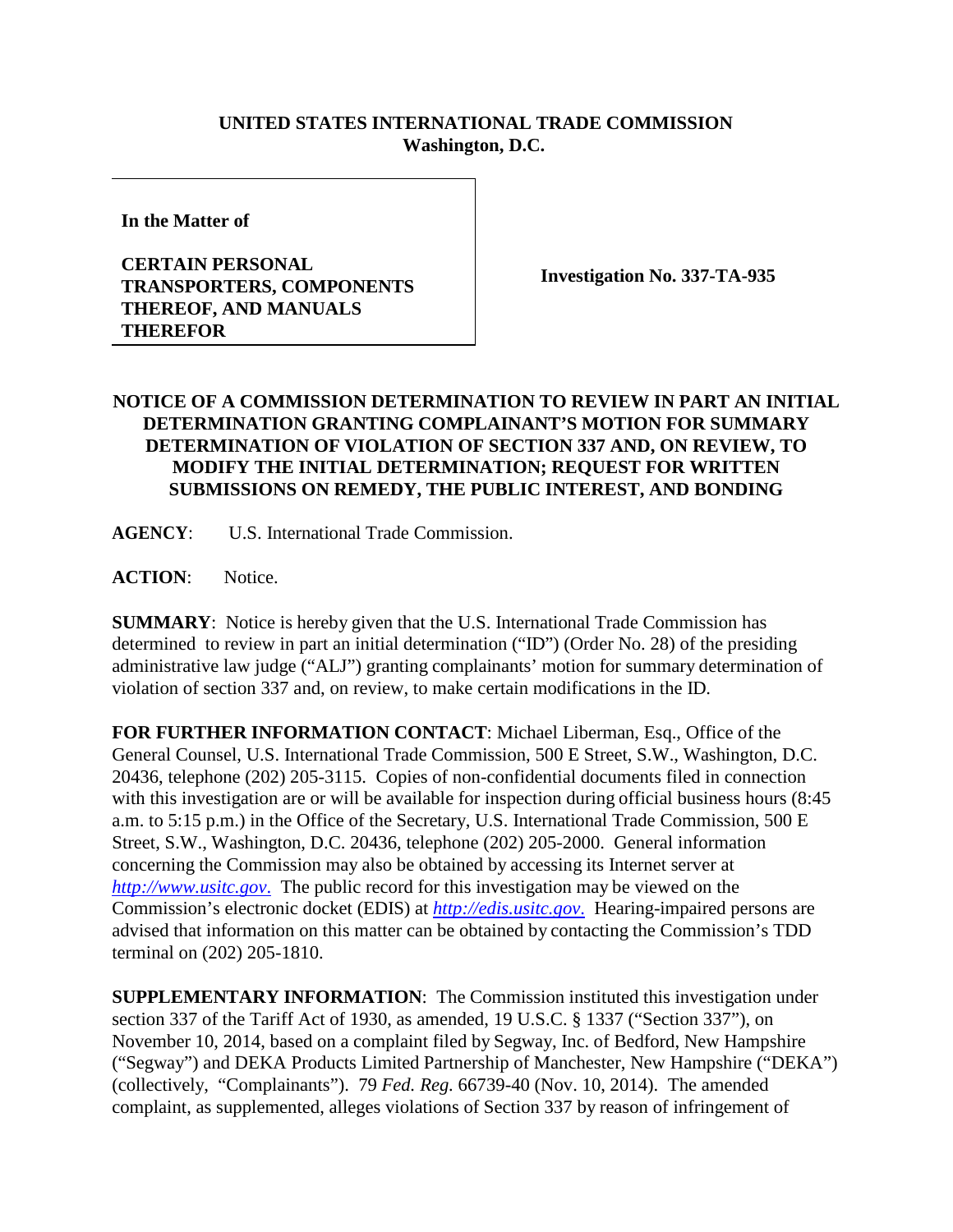certain claims of U.S. Patent Nos. 6,789,640 ("the '640 patent"); 7,275,607 ("the '607 patent"); and 8,830,048 ("the '048 patent"); the claim of U.S. Design Patent No. D551,722 ("the '722 design patent"); the claim of U.S. Design Patent No. D551,592 ("the '592 design patent"); and U.S. Copyright Registration No. TX-7-800-563 by numerous respondents. *Id*. In particular, the notice of investigation named the following thirteen entities as respondents: Ninebot Inc., Ninebot (Tianjin) Technology Co., Ltd., and PowerUnion (Beijing) Tech Co. Ltd. (the "Ninebot Respondents"); Robstep Robot Co., Ltd. ("Robstep"); Shenzhen INMOTION Technologies Co., Ltd. ("INMOTION"); Tech in the City; and Freego USA, LLC ("FreeGo USA") (collectively, "Terminated Respondents"); UPTECH Robotics Technology Co., Ltd. ("UPTECH"); Beijing Universal Pioneering Technology Co., Ltd. ("U.P. Technology"); Beijing Universal Pioneering Robotics Co., Ltd. ("U.P. Robotics"); FreeGo High-Tech Corporation Limited ("FreeGo China"); and EcoBoomer Co. Ltd. ("EcoBoomer") (collectively, "Defaulting Respondents"); and Roboscooters.com ("Roboscooters"). The Commission's Office of Unfair Import Investigations was also named as a party.

In the course of the investigation, the ALJ issued the following IDs with respect to the Terminated Respondents: ALJ Order Nos. 13 (Feb. 19, 2015) (*not reviewed* Mar. 18, 2015) (terminating respondent FreeGo USA by consent order); 19 (May 4, 2015) (*not reviewed* May 20, 2015) (terminating respondent Robstep by settlement); 23 (Jun. 19, 2015) (*not reviewed* Jul. 15, 2015) (terminating respondent INMOTION by settlement); 24 (Jul. 8, 2015) (*not reviewed* Jul. 28, 2015) (terminating respondent Tech in the City by consent order); and 27 (Aug. 20, 2015) (*not reviewed* Sept. 18, 2015) (terminating the Ninebot Respondents by settlement). The ALJ also issued an ID finding all of the Defaulting Respondents in default. *See* ALJ Order No. 20 (May 7, 2015) (*not reviewed* May 27, 2015). The sole remaining respondent Roboscooters participated in a preliminary teleconference on December 15, 2014, filed an answer to the complaint and notice of investigation (Dec. 31, 2014), partially responded to one set of Requests for Document Production, and produced a corporate witness for deposition on May 6, 2015, but did not otherwise participate in the investigation.

On July 8, 2015, Complainants filed a motion for summary determination of violation of Section 337 by defaulting respondents and respondent Roboscooters. The Commission investigative attorney filed a response in support of the motion. No other responses were filed.

On August 21, 2015, the ALJ issued an ID (Order No. 28) granting Complainants' motion and making recommendations regarding remedy and bonding. The ID finds, *inter alia*, a violation of Section 337 under subsection 337(g)(2) by reason of infringement of the '048 patent based on substantial, reliable, and probative evidence. 19 U.S.C. § 1337(g)(2). The ID also finds a violation by the defaulting respondents and respondent Roboscooters by reason of infringement of the '640 patent, the '607 patent, the '722 design patent, the '592 design patent, and U.S. Copyright Registration No. TX-7-800-563. No party petitioned for review of the ID.

The Commission has determined to review the ID in part and, on review, to clarify that the authority for the ALJ to draw adverse inferences against respondent Roboscooters for its failures to act during the investigation and find Roboscooters in violation is found in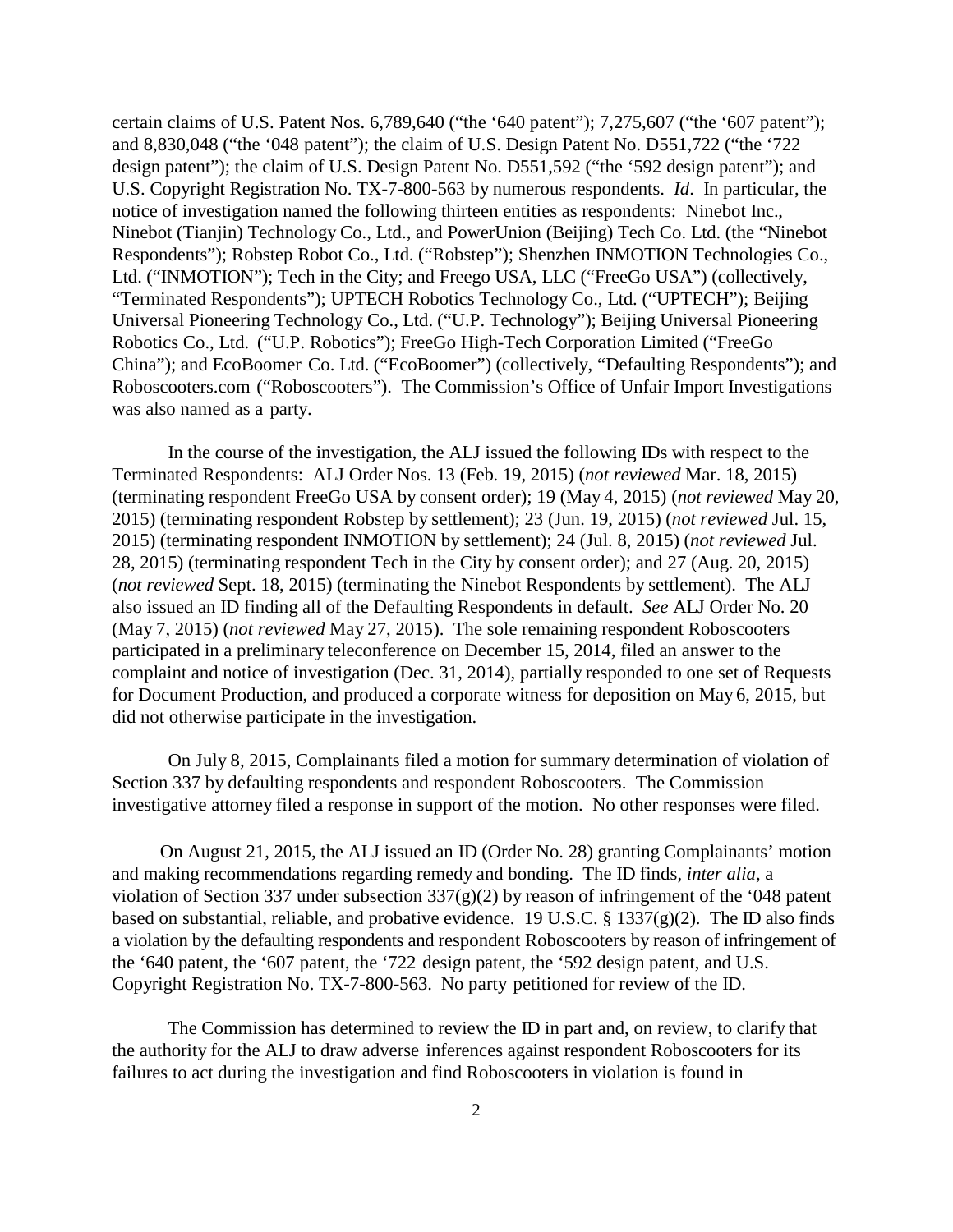Commission Rule 210.17, 19 C.F.R. § 210.17. On review, the Commission also corrects certain apparent typographical errors. Specifically, in the last paragraph on page 45, "Ex. 19" should be substituted for "Ex. 9," the "FreeGo F3" should be substituted for the "WindRunner G1U." Likewise, we substitute "Focxess" for "Estway" in the last paragraph on page 60. *See* ID at 45; 60. Furthermore, we substitute the clause "In support of their allegations in the Complaint that the Gen 2 PT vehicles practice claims of the Asserted Utility Patents," for the first clause of the last sentence on page 65 of the ID. *See* ID at 65-66.

In connection with the final disposition of this investigation, the Commission may (1) issue an order that could result in the exclusion of the subject articles from entry into the United States, and/or (2) issue one or more cease and desist orders that could result in the respondent being required to cease and desist from engaging in unfair acts in the importation and sale of such articles. Accordingly, the Commission is interested in receiving written submissions that address the form of remedy, if any, that should be ordered. If a party seeks exclusion of an article from entry into the United States for purposes other than entry for consumption, the party should so indicate and provide information establishing that activities involving other types of entry either are adversely affecting it or are likely to do so. For background, see *In the Matter of Certain Devices for Connecting Computers via Telephone Lines*, Inv. No. 337-TA-360, USITC Pub. No. 2843 (Dec. 1994) (Commission Opinion).

If the Commission contemplates some form of remedy, it must consider the effects of that remedy upon the public interest. The factors the Commission will consider include the effect that an exclusion order and/or cease and desist orders would have on (1) the public health and welfare, (2) competitive conditions in the U.S. economy, (3) U.S. production of articles that are like or directly competitive with those that are subject to investigation, and (4) U.S. consumers. The Commission is therefore interested in receiving written submissions that address the aforementioned public interest factors in the context of this investigation.

If the Commission orders some form of remedy, the U.S. Trade Representative, as delegated by the President, has 60 days to approve or disapprove the Commission's action. During this period, the subject articles would be entitled to enter the United States under bond, in an amount determined by the Commission and prescribed by the Secretary of the Treasury. The Commission is therefore interested in receiving submissions concerning the amount of the bond that should be imposed if a remedy is ordered.

**WRITTEN SUBMISSIONS**: Parties to the investigation, interested government agencies, and any other interested parties are encouraged to file written submissions on the issues of remedy, the public interest, and bonding. Complainants and the IA are also requested to submit proposed remedial orders for the Commission's consideration. Complainants are further requested to provide the expiration dates of each of the asserted patents and copyright, and state the HTSUS subheadings under which the accused articles are imported. Complainants are also requested to supply the names of known importers of the infringing articles. The written submissions and proposed remedial orders must be filed no later than the close of business on October 21, 2015. Reply submissions must be filed no later than the close of business on October 28, 2015. Such submissions should address the ALJ's recommended determinations on remedy and bonding